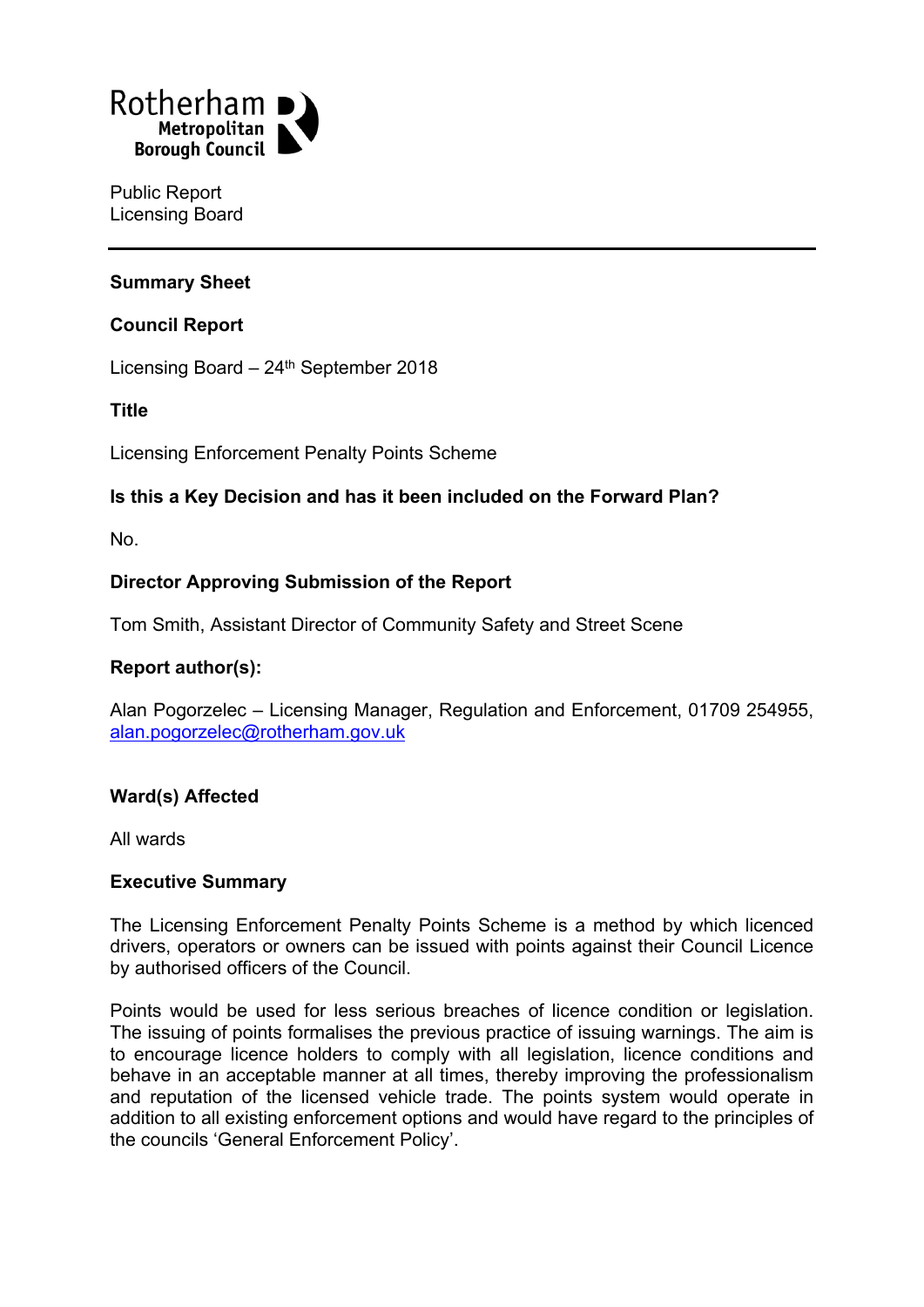## **Recommendations**

 That the Licensing Board consider and approve the proposed Enforcement Penalty Points Scheme.

## **List of Appendices Included**

• Appendix 1 - Schedule of Enforcement Penalty Points

## **Background Papers**

Rotherham MBC Hackney Carriage and Private Hire Licensing Policy

# **Consideration by any other Council Committee, Scrutiny or Advisory Panel**

None.

## **Council Approval Required**

No.

## **Exempt from the Press and Public**

Not exempt.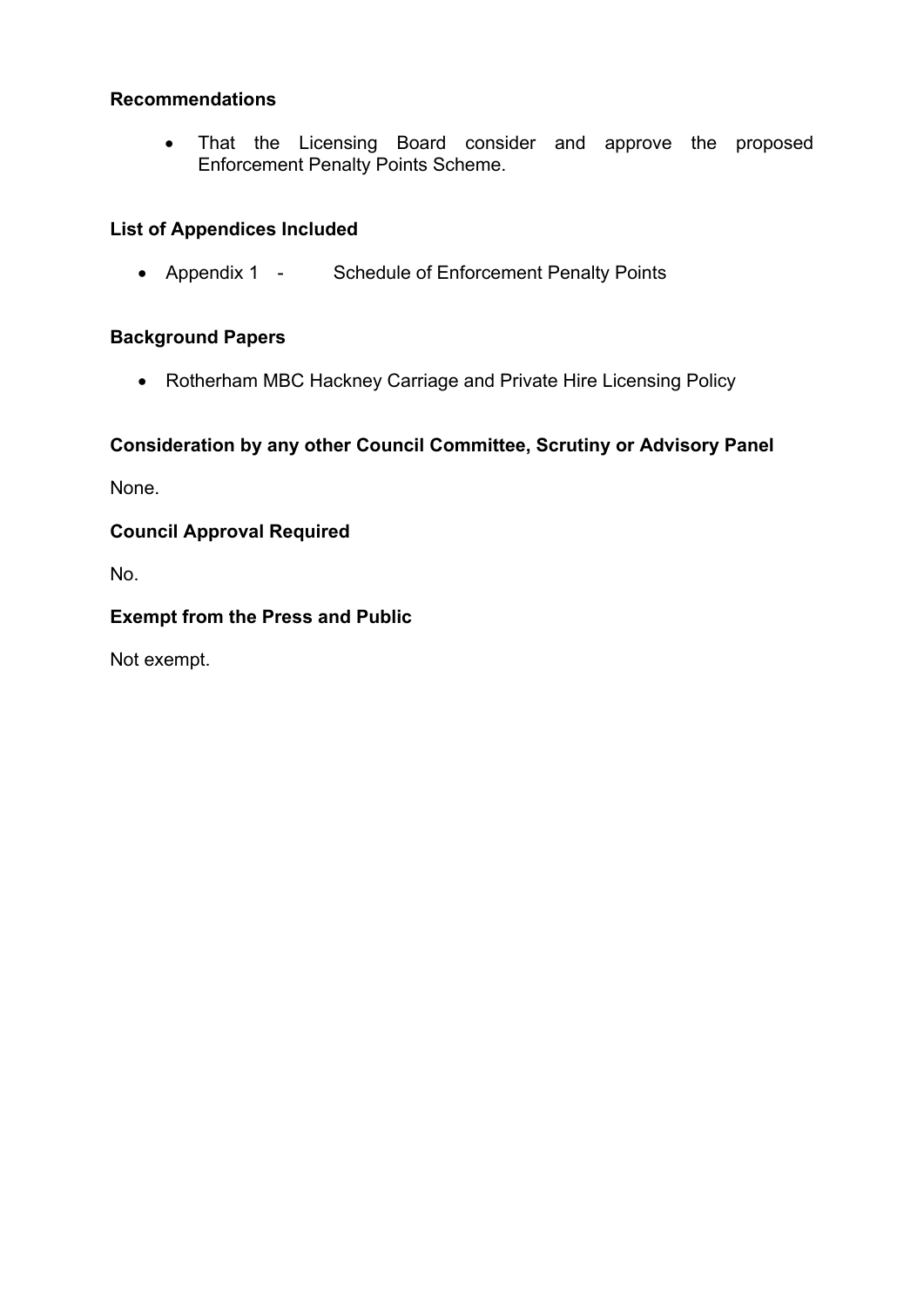## **Licensing Enforcement Penalty Points Scheme**

### **1. Recommendations**

1.1 That the Licensing Board consider and approve the proposed Enforcement Penalty Points Scheme.

### **2. Background**

- 2.1 The Licensing Enforcement Penalty Points Scheme will be used as a method by which licenced drivers, operators or owners can be issued with points against their Council Licence by authorised officers of the Council.
- 2.2 Points would be used for less serious breaches of licence condition or legislation. The issuing of points formalises the previous practice of issuing warnings and is intended to provide a fast and efficient way of dealing with lesser breaches of legislation or local condition. Licensees who habitually disregard the less serious aspects of the licence regime will accumulate points. Points will be issued according to a scale developed by the council as part of the scheme. Points will accumulate on a licence until they reach the trigger level. At which time the licence holder will be referred to Licensing Board for consideration regarding the licence holder's fitness to hold a licence.
- 2.3 The points will be administered by authorised enforcement officers and recorded on the Council's licensing database. The system will be used for offences which would not normally trigger a referral to Licensing Board or Court and which are resolved by the licence holder after it is brought to their attention. Points will also be available for Licensing Board, should they wish to attach points to a licence, in addition to any warning issued. The scheme will help provide an open and transparent method of how a licence holder will be assessed in terms of the 'fit and proper person' test contained within the Council's Hackney Carriage and Private Hire Licensing Policy.
- 2.4 Points will remain on a licence for two years from the date of issue, unless they are considered by Licensing Board before that time, when the Board may exchange the points for a formal sanction or extend the period the points remain on the licence.
- 2.5 Where a licence holder accumulates the trigger level of penalty points more than once in any three year period, the Licensing Board will consider whether a licence should be revoked or suspended if they believe the accumulation of points indicates that the driver is not a 'fit and proper person'. Each case will be considered on its own merits.
- 2.6 Any licence holder who contests the issuing of penalty points may request a hearing before the Licensing Board for decision – the Licensing Board will have the discretion to reduce, remove or increase the number of points applied to the licence. A driver will retain the right to be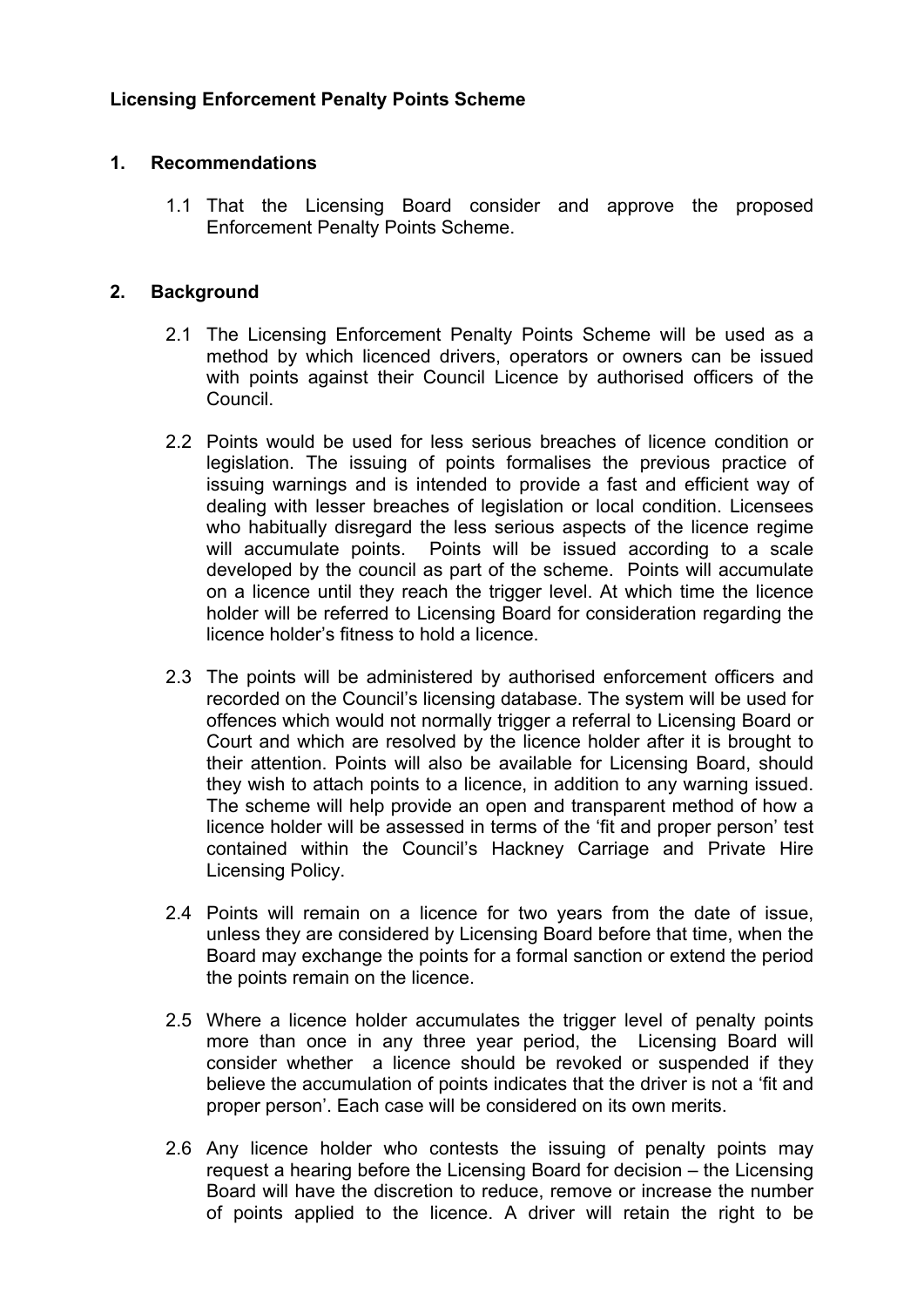represented at any meeting of the Licensing Board Sub Committee either legally or otherwise, and to state any relevant mitigating circumstances.

2.7 The penalty points system will operate without prejudice to the Council's ability to take other action under appropriate legislation.

#### **3. Key Issues**

- 3.1 The points system aims to provide a fast and efficient way of dealing with breaches of legislation or condition. The Hackney Carriage and Private Hire Policy will be fully considered by authorised officers when determining the manner on which any breach of legislation or the requirement of the Policy are dealt with.
- 3.2 The Penalty Points Scheme will operate without prejudice to the Licensing Authorities ability to take other action under appropriate legislation or as provided for by the Policy.
- 3.3 The Penalty Points Scheme identifies a number of breaches of conditions, byelaws and/or statutory provisions. It then indicates the number of points to be invoked should the breach be proven and by whom the points can be awarded.
- 3.4 Licensees who habitually disregard the licensing regime will accumulate penalty points. Points will accumulate on the licence until either the expiry date has been reached or the licensee has reached the 'trigger' level of points. The trigger level is proposed as 12 points.
- 3.5 At the time the licence holder reaches the trigger level they will be referred to Licensing Board for consideration regarding the licence holder's fitness and propriety to hold that licence.

#### Issuing of points.

- 3.6 Where it is decided that the use of the Penalty Points Scheme is appropriate, the points will be issued in accordance with the Schedule.
- 3.7 The issuing of penalty points against a driver who is an employee will not necessarily result in the additional issuing of points to his/her operator. However the Licensing Authority will issue penalty points to drivers, proprietors, driver / proprietors and operators for a single contravention if the circumstances warrant it, i.e. the breach is one against all these licences and is considered joint responsibility is held.
- 3.8 Points issued to a driver, proprietor or operator will be confirmed in writing within 10 working days of the completion of enquiries into the contravention or upon discovery of the breach.
- 3.9 Points issued to a licensee will be recorded on the Council's licensing database within the licensees file.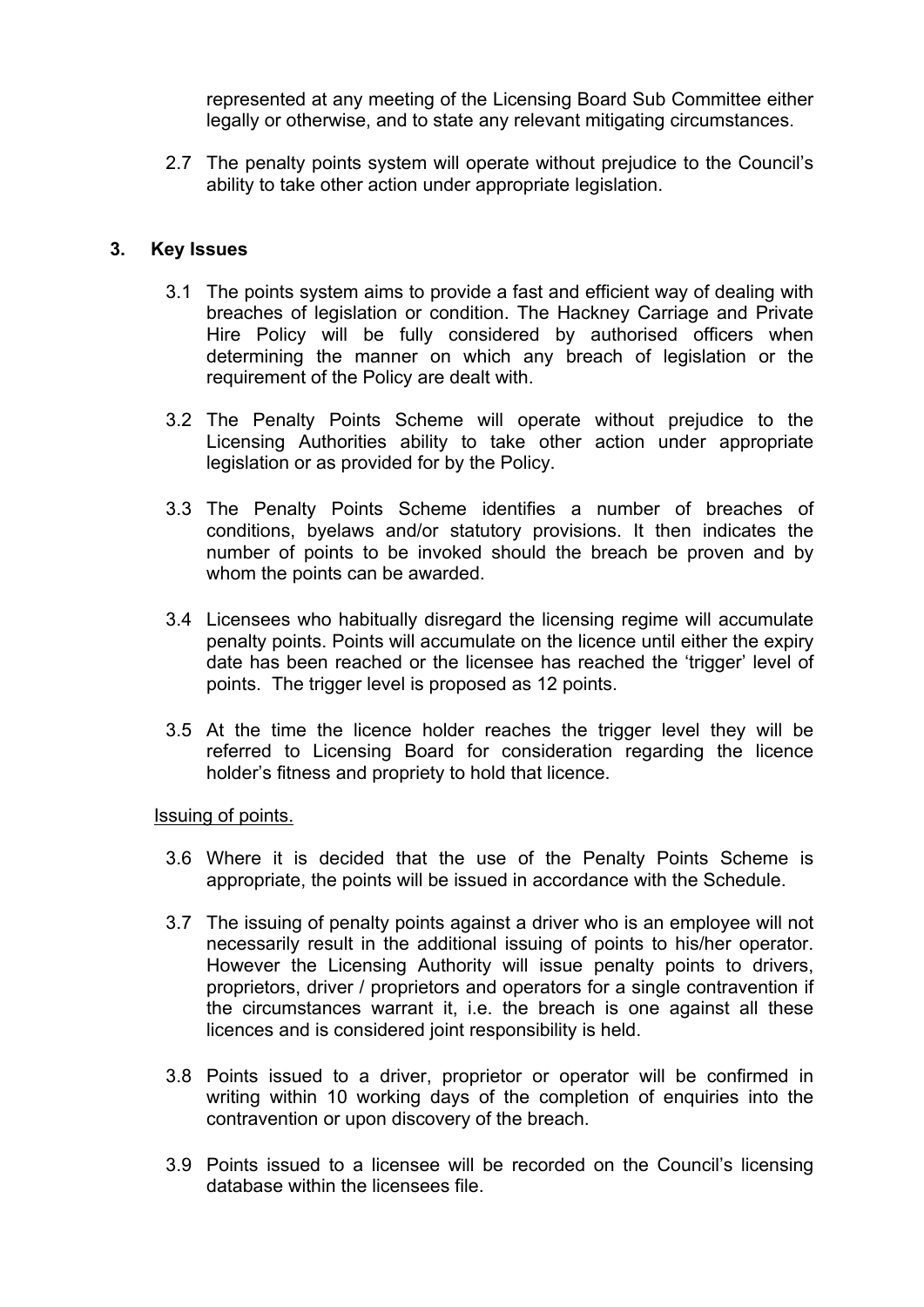- 3.10 Points will be imposed upon licences by either Licensing Officers or the Licensing Board Sub–Committee.
- 3.11 The Authority may cancel points issued to a licence and replace them with a formal sanction, if additional information becomes available subsequent to the issuing of points which would persuade the Authority that the severity of the issue warrants a more formal approach.
- 3.12 Penalty points will remain on the licence in accordance with Appendix S of the Private Hire and Hackney Carriage Licensing Policy. The length of time is currently set at two years from the date of issue, unless the licence holder is considered at licensing bard before that time, when board may exchange the points for a formal sanction or extend the period the points are on the licence for. Licensing board can impose penalty points alongside other sanctions and warnings.
- 3.13 Where a licence holder accumulates the 'trigger' level of penalty points more than once in a 3 year period, the licensing board will consider whether a licence should be revoked if they believe the accumulation indicates the driver is not a 'fit and proper' person. Each case will be considered on its own merits.
- 3.14 A schedule giving an indication of the points that will be awarded for various matters is attached to this report as Appendix 1.

#### Appeals

- 3.15 Should a licence holder wish to dispute the issuing of penalty points made by an officer, then they have the right to appeal. This appeal will be by way of a hearing before the Licensing Board who have the discretion to reduce, remove or increase the number of points applied to a licence, subject to the maximum points identified in the Schedule. Each case will be considered on its own merits.
- 3.16 The licence holder will retain the right to be represented at any hearing of the Licensing Board either legally or otherwise, and to state any mitigating circumstances.

### **4. Options considered and recommended proposal**

4.1 Only one option is proposed, and this is the recommended proposal.

### **5. Consultation**

- 5.1 This introduction of a Penalty Points Scheme was considered as part of the general consultation process during the development and implementation of the Council's Hackney Carriage and Private Hire Licensing Policy in 2015.
- 5.2 The detail in relation to the scheme will be provided to representatives of the licensed trade in Rotherham, however there will be no further consultation in relation to the implementation of the scheme.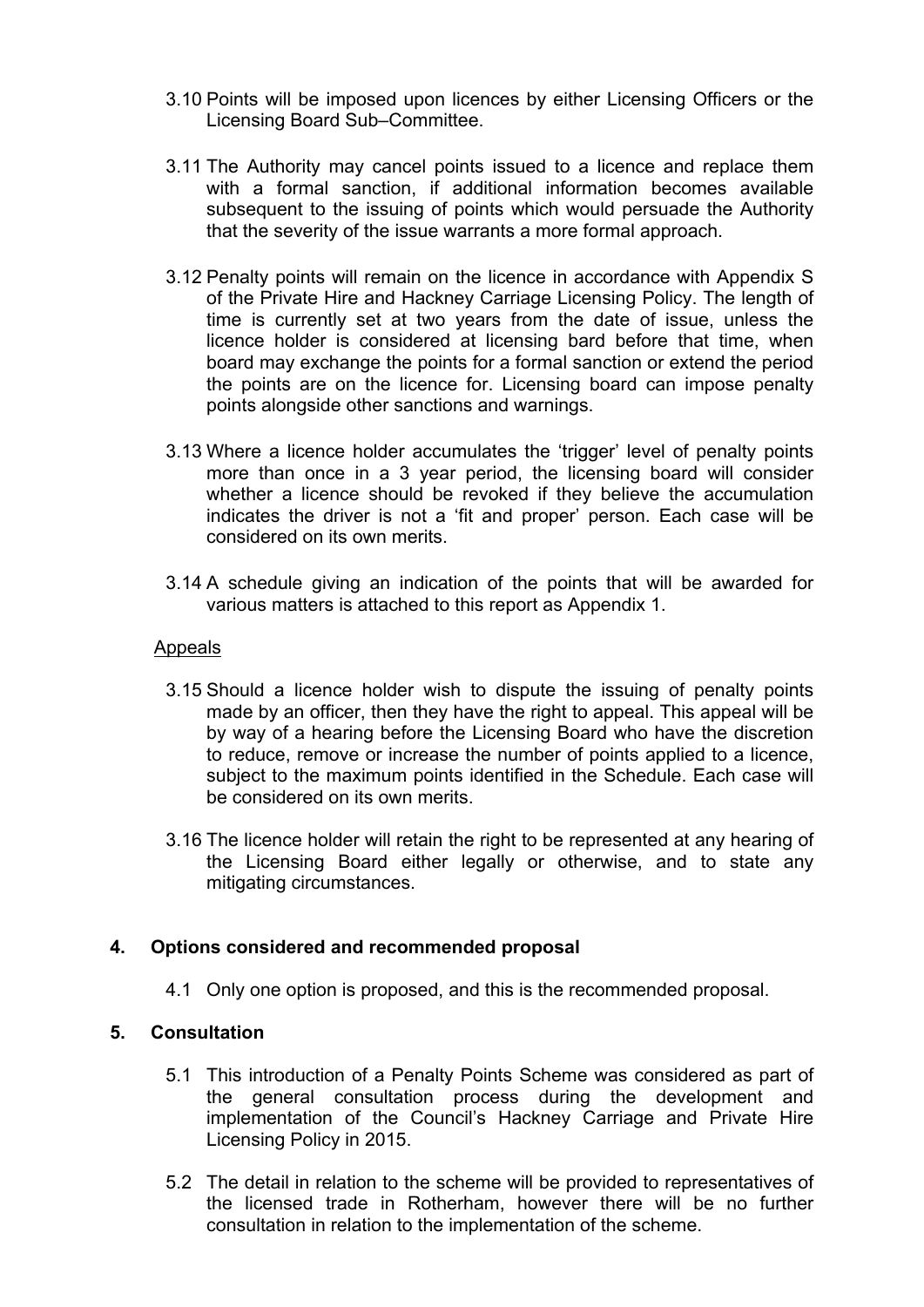# **6. Timetable and Accountability for Implementing this Decision**

6.1 Subject to working procedures being developed, the scheme will be introduced with immediate effect.

## **7. Financial and Procurement Implications**

- 7.1 All proposals within this report will be delivered within the service's existing budgets.
- 7.2 There are no anticipated procurement implications introduced as a result of the proposals within this report.

## **8. Legal Implications**

1.1 All legal implications are detailed elsewhere in this report.

## **2. Human Resources Implication**

2.1 There are no HR implications arising from this report.

## **3. Implications for Children and Young People and Vulnerable Adults**

- 3.1 Both the Jay report into Child Sexual Exploitation (CSE) in Rotherham and the subsequent Corporate Governance Inspection led by Louise Casey CB identified issues, amongst which was the importance of having an effective taxi licensing service.
- 3.2 The introduction of the enforcement penalty points scheme will have a positive impact on the effective enforcement of licensing requirements.

## **4. Equalities and Human Rights Implications**

- 4.1 In undertaking its licensing function, the Council comply with relevant legislative requirements including the Human Rights Act 1998.
- 4.2 The scheme will facilitate a consistent and fair approach in relation to the way that breaches of licensing requirements are handled.

## **5. Implications for Partners and Other Directorates**

5.1 There are no implications anticipated for partners or other Directorates.